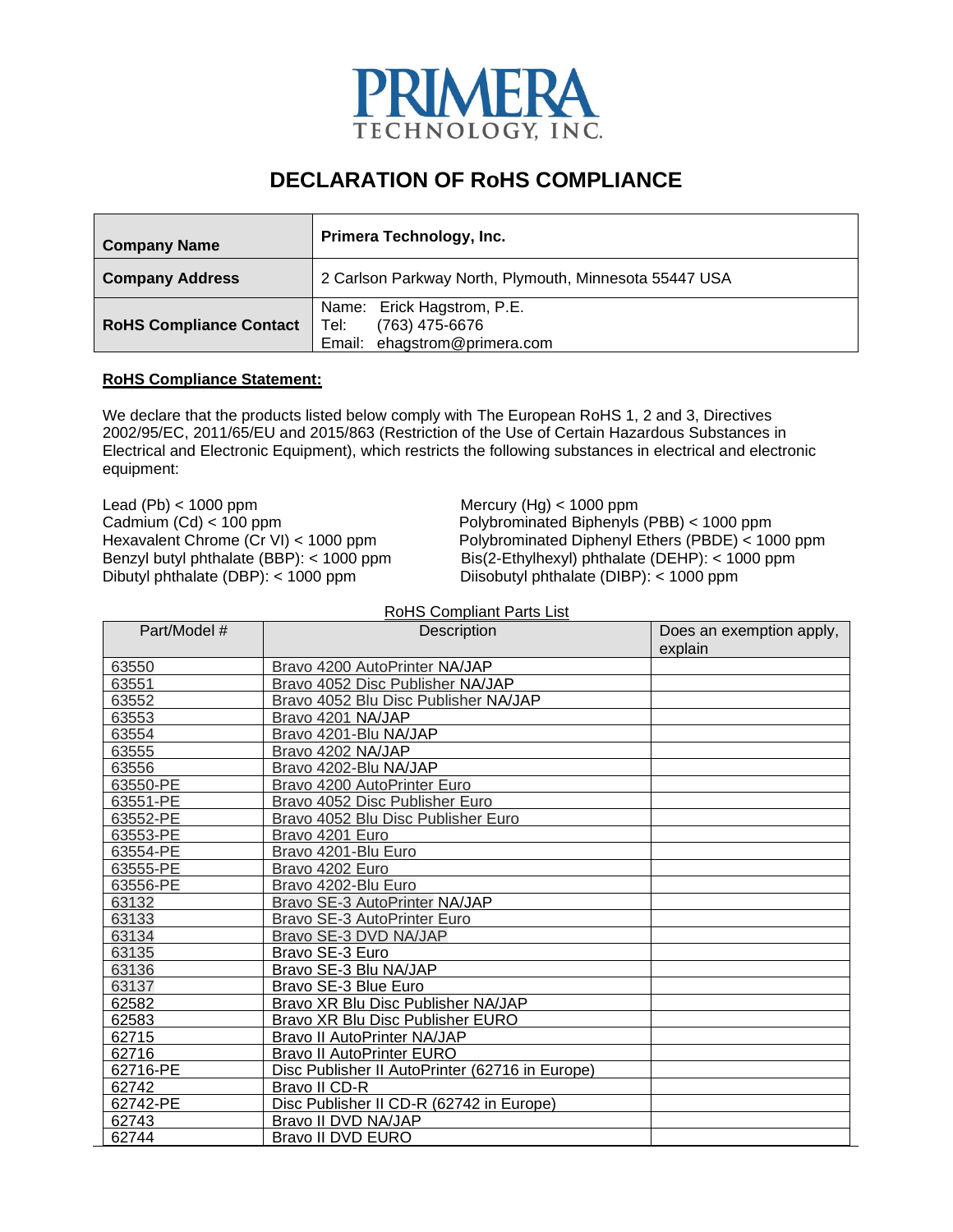| 62744-PE       | Disc Publisher II DVD (62744 in Europe)         |  |
|----------------|-------------------------------------------------|--|
| 62716-PE       | Disc Publisher II AutoPrinter (62716 in Europe) |  |
| 62760          | <b>ADL MAX</b>                                  |  |
| 62780          | Bravo XR Disc Publisher NA/JAP                  |  |
| 62781          | Bravo XR Disc Publisher EURO                    |  |
| 62783          | OptiVault                                       |  |
| 62784          | Disc Publisher XR                               |  |
| 62581          | Bravo XR-Blu                                    |  |
| 62584          | Disc Publisher XR-Blu                           |  |
| 63101          | Bravo SE DVD NA/JAP                             |  |
| 63102          | <b>Bravo SE DVD EURO</b>                        |  |
| 63103          | Disc Publisher SE DVD                           |  |
| 63104          | Bravo SE Autoprinter NA/JAP                     |  |
| 63105          | <b>Bravo SE Autoprinter EURO</b>                |  |
| 63106          | Disc Publisher SE Autoprinter                   |  |
| 63122          | Bravo SE Blu                                    |  |
| 63129          | Disc Publisher SE Blu                           |  |
| 63124          | Disc Publisher SE Blu NA/JAP                    |  |
| 63125          | Disc Publisher SE Blu EURO                      |  |
| 63500          | Bravo 4101 Disc Publisher NA/JAP                |  |
| 63501          | Bravo 4101 Disc Publisher EURO                  |  |
| 63502          | Bravo 4102 Disc Publisher NA/JAP                |  |
| 63503          | Bravo 4102 Disc Publisher EURO                  |  |
| 63504          | Bravo 4100 Disc Publisher NA/JAP                |  |
| 63505          | Bravo 4100 Disc Publisher EURO                  |  |
| 63506          | Bravo 4101 Blu Disc Publisher NA/JAP            |  |
| 63507          | Bravo 4101 Blu Disc Publisher EURO              |  |
| 63508          | Bravo 4102 Blu Disc Publisher NA/JAP            |  |
| 63509          | Bravo 4102 Blu Disc Publisher EURO              |  |
| 63510          | Disc Publisher 4100e APR                        |  |
| 63511          | Disc Publisher 4101e DVD                        |  |
| 63512          | Disc Publisher 4102e DVD                        |  |
| 63513          | Disc Publisher 4101e BLU                        |  |
| 63514          | Disc Publisher 4102e BLU                        |  |
| 63515          | Bravo 4102 Qflix esata                          |  |
| 63529          | 4100 Disc Printer-print only                    |  |
| 63530          | Bravo 4102 XRP DVD NA/JAP                       |  |
| 63531          | Bravo 4102 XRP DVD EURO                         |  |
| 63532          | Bravo 4102 XRP BLU NA/JAP                       |  |
| 63533          | Bravo 4102 XRP BLU EURO                         |  |
| 63534          | Disc Publisher 4101 XRP DVD                     |  |
| 63535          | Disc Publisher 4101 XRP BLU                     |  |
|                | Disc Publisher 4102 XRP DVD                     |  |
| 63536<br>63537 | Disc Publisher 4102 XRP BLU                     |  |
|                | Bravo 4101 XRP DVD NA/JAP                       |  |
| 63538          |                                                 |  |
| 63539          | Bravo 4101 XRP DVD EURO                         |  |
| 63540          | Bravo 4101 XRP BLU NA/JAP                       |  |
| 63541          | Bravo 4101 XRP BLU EURO                         |  |
| 63702          | BravoPro CD-R                                   |  |
| 63703          | BravoPro DVD                                    |  |
| 63704          | BravoPro DVD                                    |  |
| 63705          | Disc Publisher Pro CD-R                         |  |
| 63706          | Disc Publisher Pro DVD                          |  |
| 63716          | <b>BravoPro AutoPrinter</b>                     |  |
| 63717          | Disc Publisher Pro AutoPrinter                  |  |
| 63720          | BravoPro Xi Disc Publisher NA/JAP               |  |
| 63721          | BravoPro Xi Disc Publisher EURO                 |  |
| 63722          | BravoPro Xi2 Disc Publisher NA/JAP              |  |
| 63723          | BravoPro Xi2 Disc Publisher EURO                |  |
| 63724          | BravoPro Xi Autoprinter NA/JAP                  |  |
| 63725          | BravoPro Xi Autoprinter EURO                    |  |
| 63730          | BravoPro Xi Blu Disc Publisher NA/JAP           |  |
| 63731          | BravoPro Xi Blu Disc Publisher EURO             |  |
| 63732          | BravoPro Xi2 Blu Disc Publisher NA/JAP          |  |
|                |                                                 |  |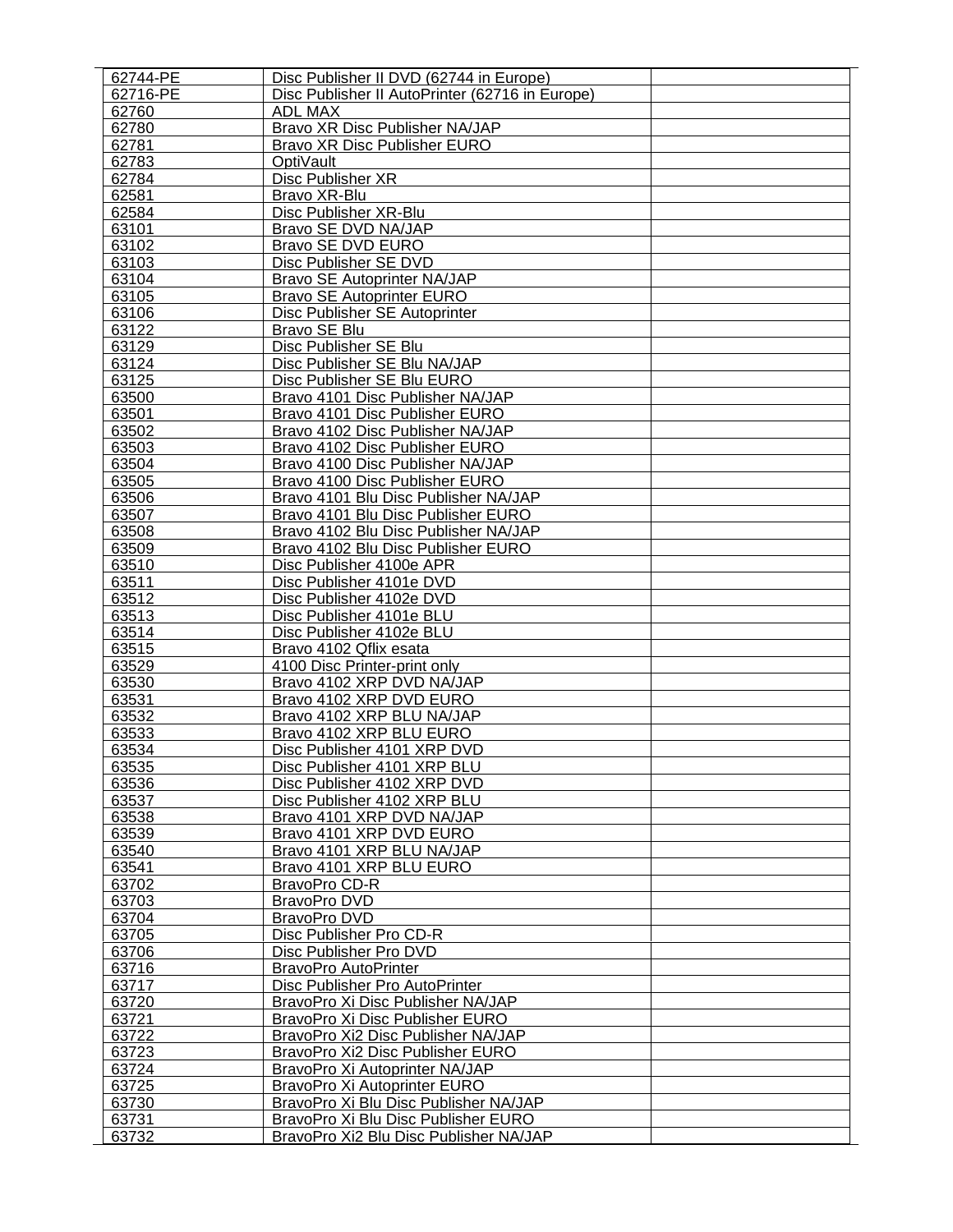| 63733             | BravoPro Xi2 Blu Disc Publisher EURO                              |  |
|-------------------|-------------------------------------------------------------------|--|
| 63734             | Disc Publisher Pro Xi Blu EURO                                    |  |
| 63735             | Disc Publisher Pro Xi2 Blu EURO                                   |  |
| 63736             | BravoPro Xi2 QFlix esata                                          |  |
| 63737             | BravoPro Xi Blu esata                                             |  |
| 63738             | BravoPro Xi Blu esata EURO                                        |  |
| 63739             | BravoPro Xi2 Blu esata                                            |  |
| 63740             | BravoPro Xi2 Blu esata EURO                                       |  |
| 63741             | Disc Publisher Xi Blu esata EURO                                  |  |
| 63742             | Disc Publisher Xi2 Blu esata EURO                                 |  |
| 63743             | Disc Publisher Xi2 Archive publisher                              |  |
| 63750             | Bravo XRn NA/JAP                                                  |  |
| 63751             | Bravo XRn Blu NA/JAP                                              |  |
| 63752             | Bravo XRn Euro                                                    |  |
| 63753             | Bravo XRn Blu Euro                                                |  |
| 63754             |                                                                   |  |
|                   | Bravo XRn EURO                                                    |  |
| 63755             | Bravo XRn Blu EURO                                                |  |
| 63780             | Bravo XRP NA/JAP                                                  |  |
| 63781             | <b>Bravo XRP EURO</b>                                             |  |
| 63790             | Bravo XRP Blu NA/JAP                                              |  |
| 63791             | <b>Bravo XRP Blu EURO</b>                                         |  |
| 63787             | Disc Publisher XRP-100                                            |  |
| 63784             | Disc Publisher XRP                                                |  |
| 63537             | Disc Publisher XRP Blu                                            |  |
| 74211             | CX1200 Digital Label Press NA                                     |  |
| 74212             | CX1200e Digital Label Press EURO                                  |  |
| 74213             | CX1200 Digital Label Press JAP                                    |  |
| 74231             | DX850 Label Dispenser NA/JAP                                      |  |
| 74232             | DX850e Label Dispenser EURO                                       |  |
| 74241             | PX450 Color Label Printer NA/JAP                                  |  |
| 74242             | PX450e Color Label Printer EURO                                   |  |
| 74251             | LX810 Color Label Printer NA/JAP                                  |  |
| 74252             | LX810e Color Label Printer EURO                                   |  |
| 74254             | LX810 Color Label Printer                                         |  |
| 74561             | LX600 Color Label Printer                                         |  |
| 74562             | LX600e Color Label Printer                                        |  |
| 74541             | LX610 Color Label Printer with Plotter Cutter                     |  |
| 74542             | LX610e Color Label Printer with Plotter Cutter                    |  |
| 74275             | LX500c Color Label Printer                                        |  |
|                   |                                                                   |  |
| 74273             | LX500 Color Label Printer                                         |  |
| 74274             | LX500 Color Label Printer Euro                                    |  |
| 74276             | LX500c Color Label Printer Euro                                   |  |
| 74261             |                                                                   |  |
|                   | LX400 Color Label Printer NA/JAP                                  |  |
| 74262             | LX400e Color Label Printer EURO                                   |  |
| 74264             | LX400 Color Label Printer                                         |  |
| 74271             | LX200 Label Printer NA/JAP                                        |  |
| 74272             | LX200e Label Printer EURO                                         |  |
| 74281             | FX400 Foil Imprinter NA/US                                        |  |
| 74282             | FX400e Foil Imprinter Euro                                        |  |
| 74285             | RX-12 Label Rewinder NA/JAP                                       |  |
| 74291             | AP360 Label Applicator NA/JAP                                     |  |
|                   | AP360e Label Applicator EURO                                      |  |
| 74292<br>74293    |                                                                   |  |
| 74294             | <b>AP362 Label Applicator NA/JAP</b>                              |  |
|                   | AP362e Label Applicator EURO                                      |  |
| 74311             | FX1200 Digital Finishing System NA/JAP                            |  |
| 74312             | FX1200e Digital Finishing System EURO                             |  |
| 74391             | AP550 Label Applicator NA/JAP                                     |  |
| 74392             | AP550e Label Applicator EURO                                      |  |
| 74411             | LX900 Color Label Printer NA/JAP                                  |  |
| 74412             | LX900e Color Label Printer EURO                                   |  |
| 74414             | LX900 Color Label Printer w/NiceLabel Pro5                        |  |
| 74416             | LX910 Color Label Printer NA/JAP                                  |  |
| 74417<br>74417-PE | LX910 Color Label Printer EURO<br>LX910e Color Label Printer EURO |  |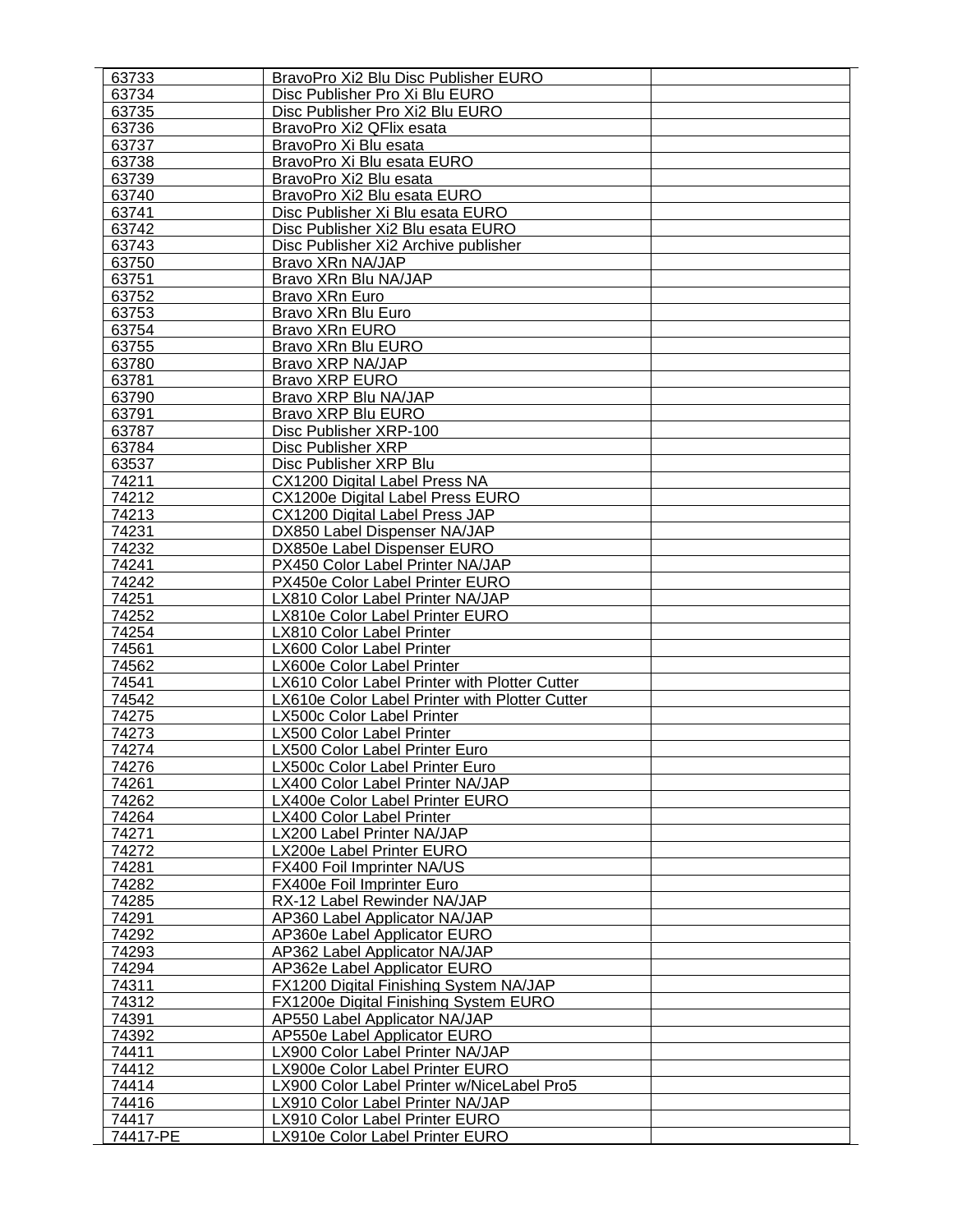| 74421       | RX900 RFID Color Label Printer NA/JAP              |  |
|-------------|----------------------------------------------------|--|
| 74422       | RX900 RFID Color Label Printer EURO                |  |
| 74424-917   | RX900 RFID Color Label Printer 917MHz              |  |
| 74424-925   | RX900 RFID Color Label Printer 925MHz              |  |
| 74425       | RX900 RFID Color Label Printer 915MHz w/NL         |  |
| 74431-915   | RX900F RFID Color Label Printer 915MHz             |  |
| 74431-925   | RX900F RFID Color Label Printer 925MHz             |  |
| 74432       | RX900Fe RFID Color Label Printer 867MHz            |  |
| 74441       | LP130 DLP                                          |  |
| 74442       | LP130e DLP Euro                                    |  |
| 74461       | LX2000 CLP NA/JAP                                  |  |
| 74462       | LX2000e CLP EURO                                   |  |
| 74521       | CX1000 Color Label Printer NA                      |  |
| 74522       | CX1000e Color Label Printer EURO                   |  |
| 74523       | CX1000 Color Label Printer Japan                   |  |
| 74361       | FX1000 Matrix Removal System (single mandrel)      |  |
| 74362       | FX1000 Matrix Removal System (dual mandrels)       |  |
| 78101       | Signature SP NA/JAP                                |  |
| 78102       | Signature SP EURO                                  |  |
| 78104       | Signature SP NA/JAP Med EPS                        |  |
| 75105       | Signature SP EURO OEM                              |  |
| 75108       | Signature SP EURO Xtra-force                       |  |
| 75109       | Signature SP EURO Xtra-force OEM                   |  |
| 78405       | Signature CP Printer NA/JAP                        |  |
| 78406       | Signature CP Printer EURO                          |  |
| 78407       | Signature CP Autoloader NA/JAP                     |  |
| 78408       | Signature CP Autoloader EURO                       |  |
| 31001       | Primera Trio                                       |  |
| 31003       | Primera Trio with Battery                          |  |
| 31004       | Primera Trio with Battery & Sleeve                 |  |
| 31005       | Primera Trio with Battery and no Power Supply      |  |
| 78413       | Signature CP EURO OEM                              |  |
| 78415       | Signature CP Autoloader EURO OEM                   |  |
| 81001       | Impressa IP 60 DPP NA/JPN                          |  |
| 81002       | Impressa IP 60 DPP EURO                            |  |
| 31001       | Primera Trio with Power Supply                     |  |
| 31005       | Primera Trio with Battery                          |  |
| 74443       | LX3000 Dye Color Label Printer 100/115V            |  |
| 74444       | LX3000 Pigment Color Label Printer 100/115V        |  |
| 74445       | LX3000 Dye Color Label Printer Euro                |  |
| 74446       | LX3000 Pigment Color Label Printer Euro            |  |
| 74110       | Eddie Edible Ink Printer 100/115V                  |  |
| 74111       | Eddie Edible Ink Printer Euro                      |  |
| 74571-74573 | Catalyst Laser Marking Printer V2, V4 V8, 100/115V |  |
| 74574-74576 | Catalyst Laser Marking Printer V2, V4 V8, Euro     |  |
| 74577-74579 | Catalyst Laser Marking Printer V2, V4 V8, UK       |  |

I hereby certify that the product (s) listed above conforms to the European RoHS Directive as described above.

EN Hayts

Print Name: Erick Hagstrom, P.E.

Signed:

Title: Engineering Manager **Date:** Pebruary 24th, 2022